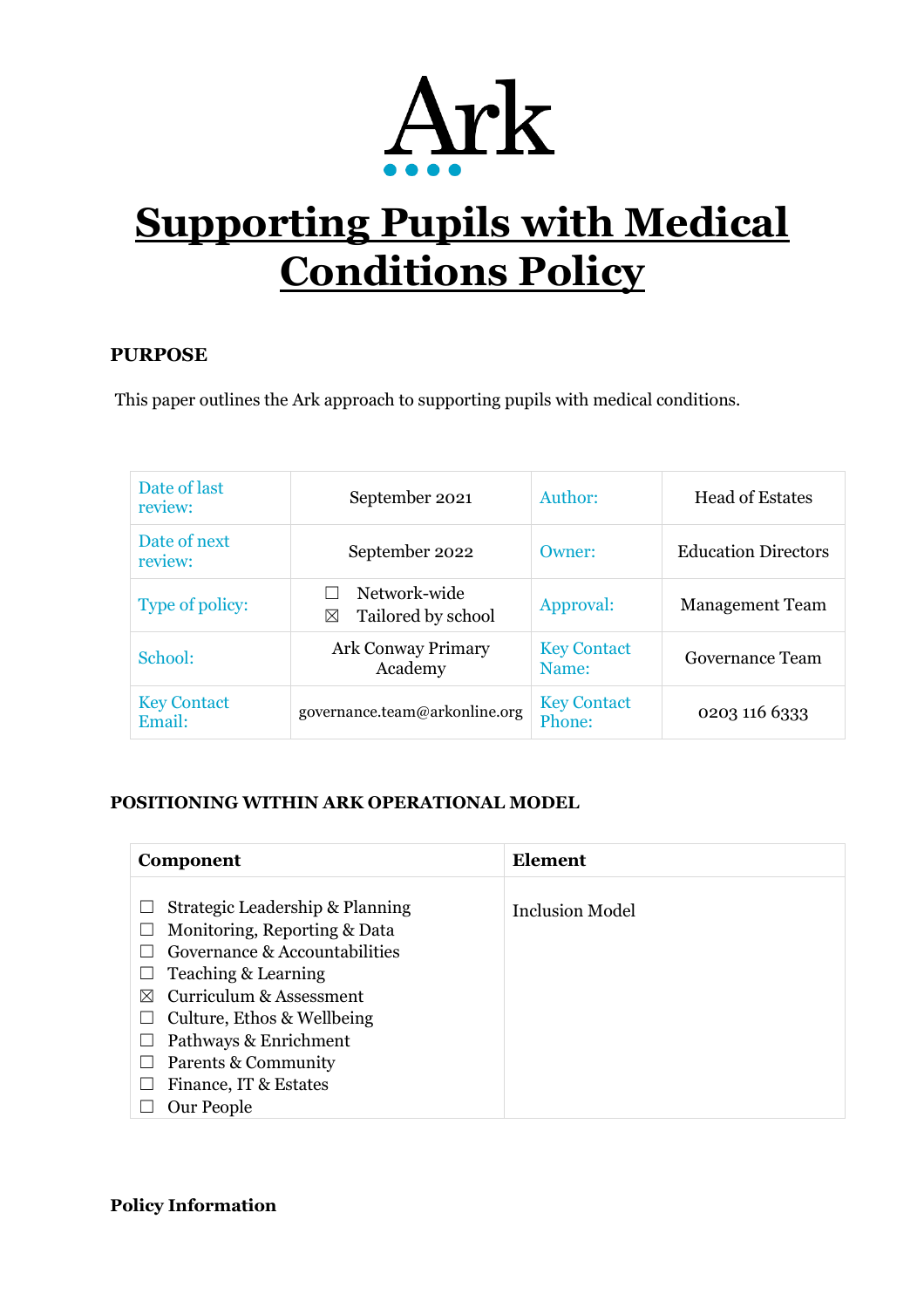# **Named personnel with designated responsibility**

| Academic year | Designated Senior<br>person | Deputy<br>Designated<br>Senior persons | Nominated<br>Governor | Chair of<br>Governors |
|---------------|-----------------------------|----------------------------------------|-----------------------|-----------------------|
| 2021-2022     | Elyshia White               | Saira Shah<br>Alice Phipps             | Milly<br>Sandberg     | Alison Cabot          |

# **Dates of staff training for this academic year**

| <b>Dates</b>             | Course Title          | <b>Staff</b>     |
|--------------------------|-----------------------|------------------|
| <b>September</b><br>2021 | Anaphalaxsis training | Whole staff team |
| <b>September</b><br>2021 | Asthma training       | Whole staff team |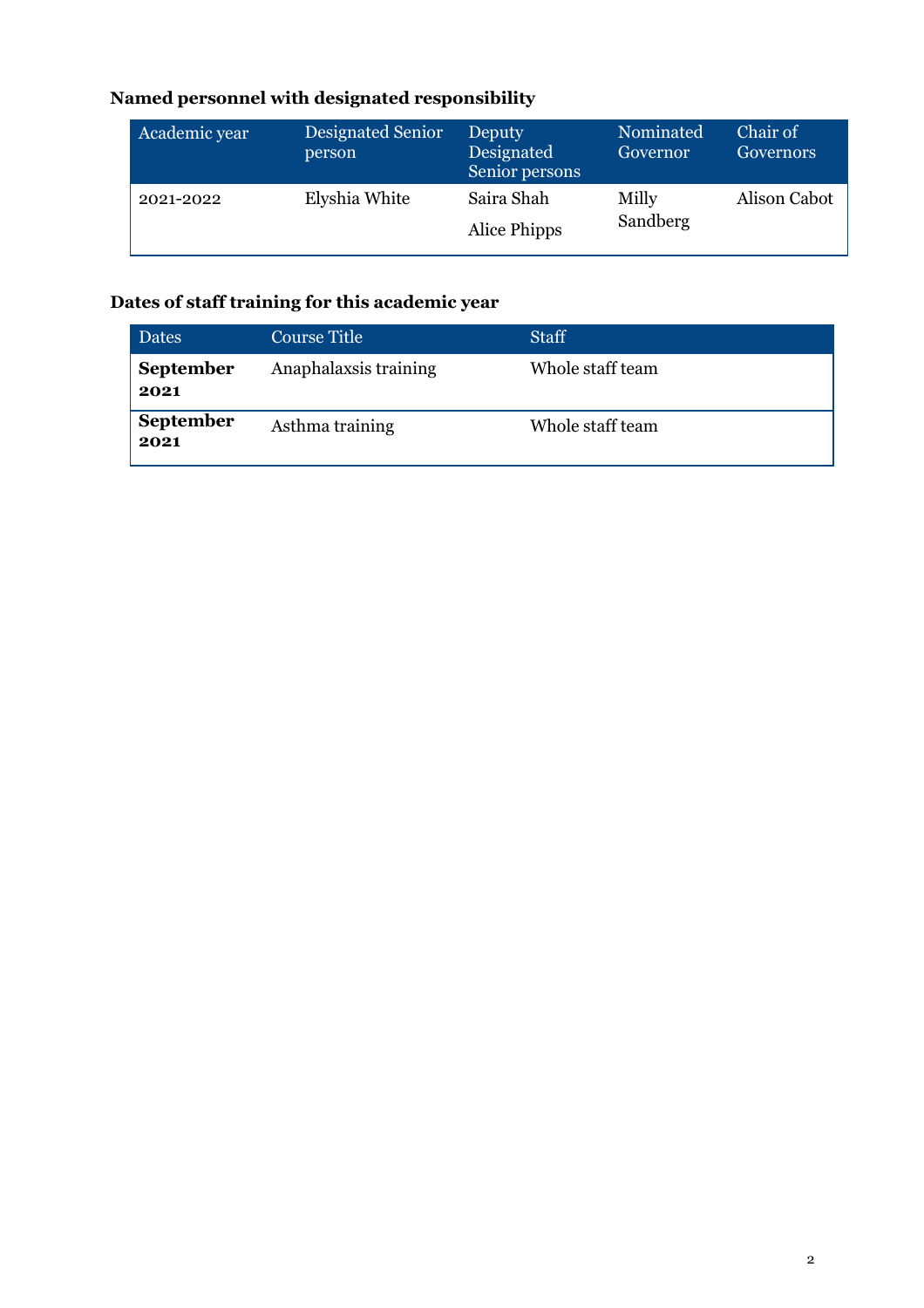#### **1. Introduction**

The Children and Families Act 2014 includes a duty for schools to support children with medical conditions.

Where children have a disability, the requirements of the Equality Act 2010 will also apply. Where children have an identified special need, the SEN Code of Practice will also apply.

All children have a right to access the full curriculum, adapted to their medical needs and to receive the on-going support, medicines or care that they require at school to help them manage their condition and keep them well.

We recognise that medical conditions may impact social and emotional development as well as having educational implications.

Our school will build relationships with healthcare professionals and other agencies and in order to support effectively pupils with medical condition.

#### **2. Roles And Responsibilities**

The Named Person responsible for children with medical conditions is Elyshia White

This person is responsible for:

- Informing relevant staff of medical conditions
- Arranging training for identified staff
- Ensuring that staff are aware of the need to communicate necessary information about medical conditions to supply staff and where appropriate, taking the lead in communicating this information
- Assisting with risk assessment for school visits and other activities outside of the normal timetable
- Developing, monitoring and reviewing Individual Healthcare Plans
- Working together with parents, pupils, healthcare professionals and other agencies

#### **The Governing Body is responsible for:**

• Determining the school's general policy and ensuring that arrangements are in place to support children with medical conditions.

#### **The Principal is responsible for:**

- Overseeing the management and provision of support for children with medical conditions
- Ensuring that sufficient trained numbers of staff are available to implement the policy and deliver individual healthcare plans, including to cover absence and staff turnover
- Ensuring that school staff are appropriately insured and are aware that they are insured

#### **Teachers and Support Staff are responsible for**

- The day to day management of the medical conditions of children they work with, in line with training received and as set out in IHPS
- Working with the named person, ensure that risk assessments are carried out for school visits and other activities outside of the normal timetable
- Providing information about medical conditions to supply staff who will be covering their role where the need for supply staff is known in advance

NB. Any teacher or support staff member may be asked to provide support to a child with a medical condition, including administering medicines. However, no member of staff can be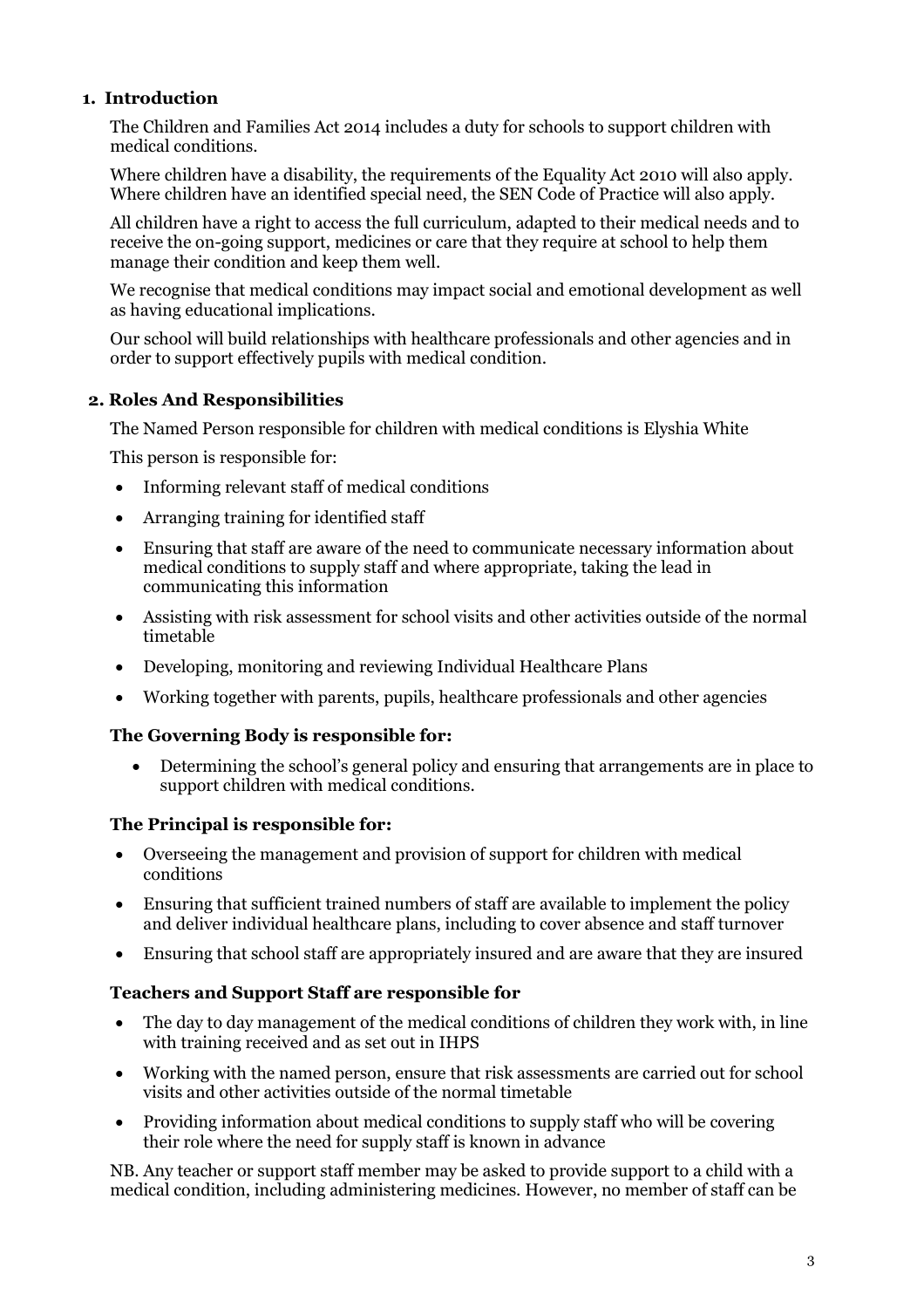required to provide this support.

## **The school nurse is responsible for**

- Notifying the school when a child has been identified as having a medical condition which will require support in school. Wherever possible this should be done before the child starts at our school.
- Providing support for staff on implementing a child's individual healthcare plan and providing advice and liaison including with regard to training

#### **3. Procedure When Notification Is Received That A Pupil Has A Medical Condition**

The named person will liaise with relevant individuals, including as appropriate parents, the individual pupil, health professionals and other agencies to decide on the support to be provided to the child.

Where appropriate, an Individual Healthcare Plan will be drawn up.

Appendix A outlines the process for developing individual healthcare plans.

## **4. Individual Healthcare Plans (IHCP)**

An IHCP will be written for pupils with a medical condition that is long term and complex.

It will clarify what needs to be done, when and by whom and include information about the child's condition, special requirements, medicines required, what constitutes an emergency and action to take in the case of an emergency clarity.

Where a child has SEN but does not have a statement or EHC plan, their special educational needs will be mentioned in their IHCP. IHCPs will be reviewed annually, or earlier if evidence is provided that a child's needs have changed.

# **5. Administering Medicines**

Written consent from parents must be received before administering any medicine to a child at school

- Medicines will only be accepted for administration if they are:
- Prescribed
- In-date
- Labelled

Provided in the original container as dispensed by a pharmacist and include instructions for administration, dosage and storage. The exception to this is insulin which must be in date but will generally be available inside an insulin pen or pump, rather than in its original container.

Medicines should be stored safely. Children should know where their medicines are at all times. Written records will be kept of all medicines administered to children. Pupils who are competent to manage their own health needs and medicines, after discussion with parents/ carers will be allowed to carry their own medicines and relevant devices or will be allowed to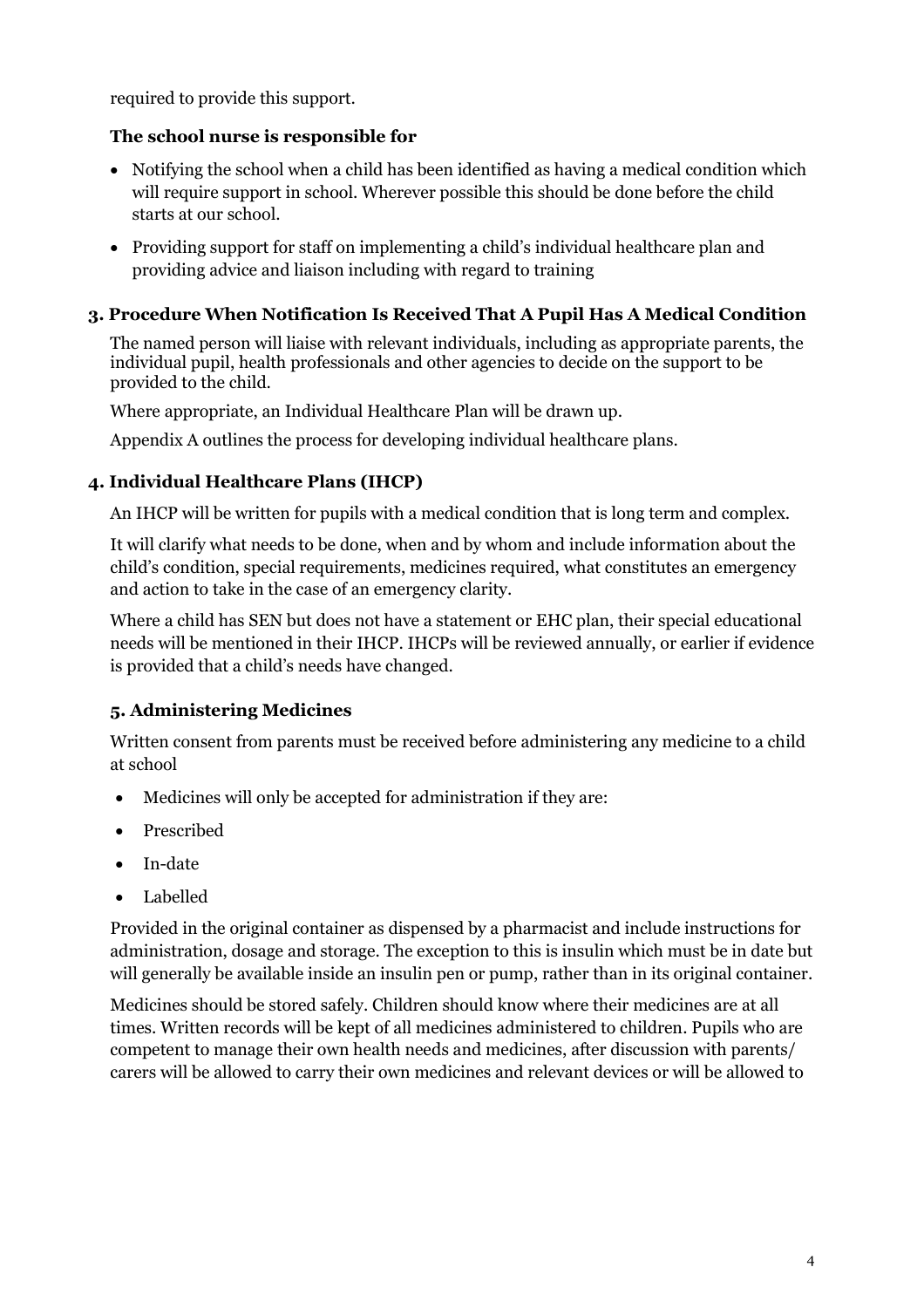access their medicines for self-medication.

#### **6. Action In Emergencies**

*A copy of this information will be displayed in the school office.*

- Request an ambulance dial 999 and be ready with the information below. Speak slowly and clearly and be ready to repeat information if asked.
	- o The school's telephone number: 02032491180
	- o Your name:
	- o Your location: 60 Hemlock Road, W12 0QT

*Note: the school address will lead emergency services to the side gate so if the main entrance is preferable, you will need to tell them to come to The Curve entrance.*

- Provide the exact location of the patient within the school
- Provide the name of the child and a brief description of their symptoms
- Inform ambulance control of the best entrance (see note above) to use and state that the crew will be met and taken to the patient
- Ask office staff to contact premises to open relevant gates for entry
- Contact the parents to inform them of the situation
- A member of staff should stay with the pupil until the parent/carer arrives. If a parent/carer does not arrive before the pupil is transported to hospital, a member of staff should accompany the child in the ambulance.

# **7. Activities Beyond The Usual Curriculum**

Reasonable adjustments will be made to enable pupils with medical needs to participate fully and safely in day trips, residential visits, sporting activities and other activities beyond the usual curriculum

When carrying out risk assessments, parents/carers, pupils and healthcare professionals will be consulted where appropriate

#### **8. Unacceptable Practice**

The following items are not generally acceptable practice with regard to children with medical conditions, although the school will use discretion to respond to each individual case